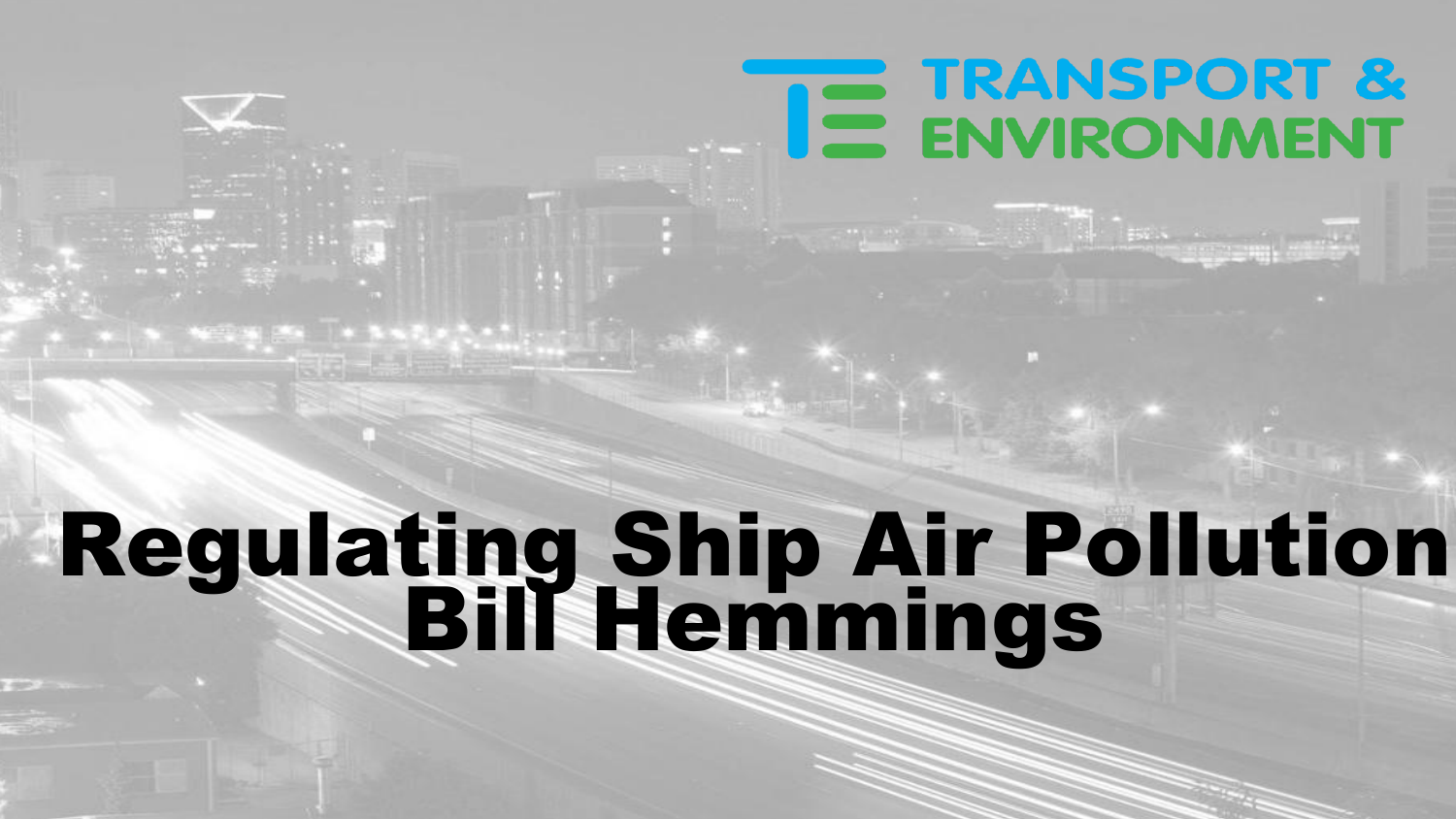#### <sup>2</sup> **58 members in 26 countries**

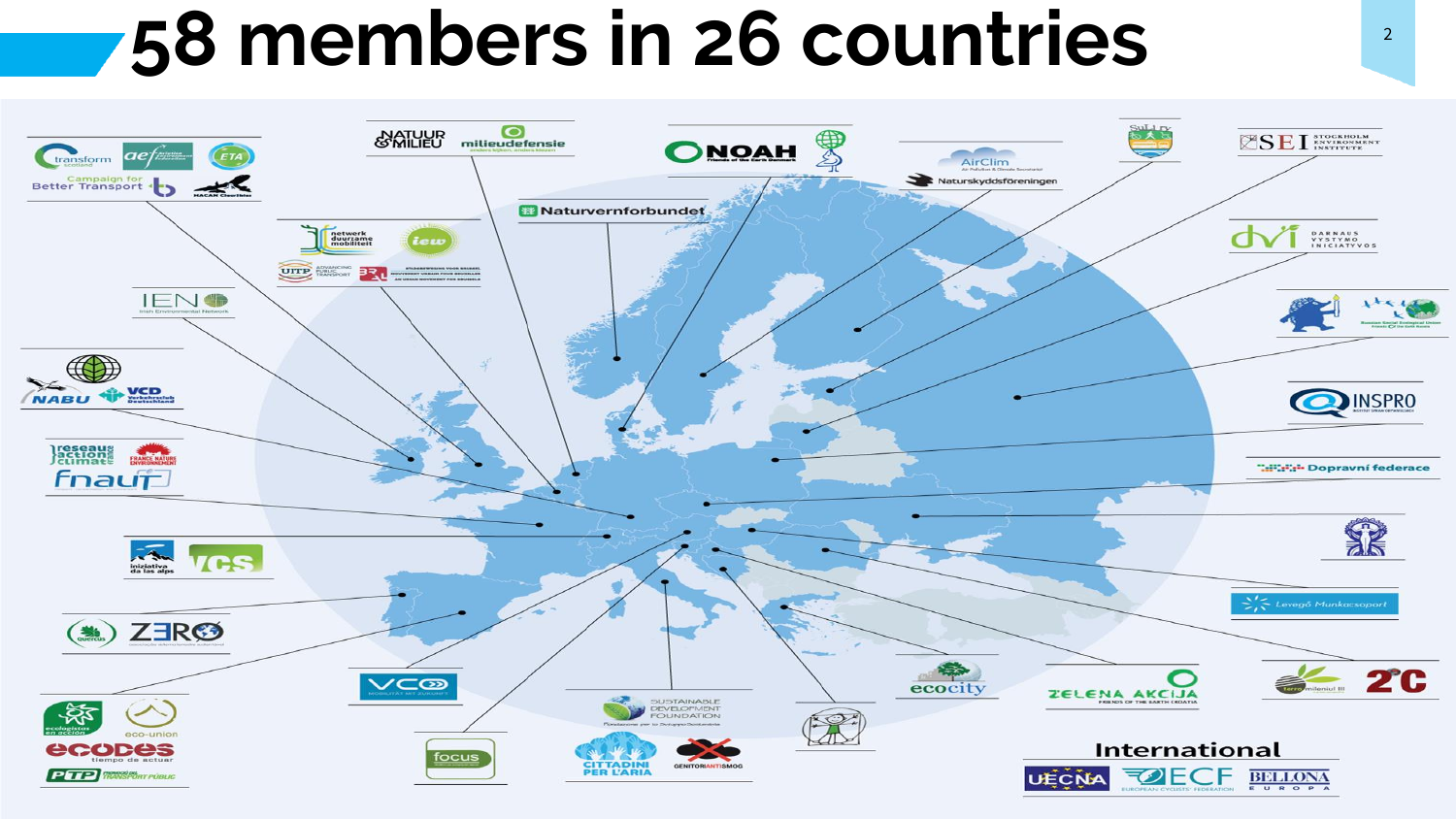#### Tip #1; Europe did it first! Can we keep it up?

First in Baltic in 1990s - acid rain Europe invented SECAS North America beat EU to Neca 0.5% S in 2020 is not the end but a waystation Our port cities are choking Where are we on OPS? NRMM for inland waterways a disappointment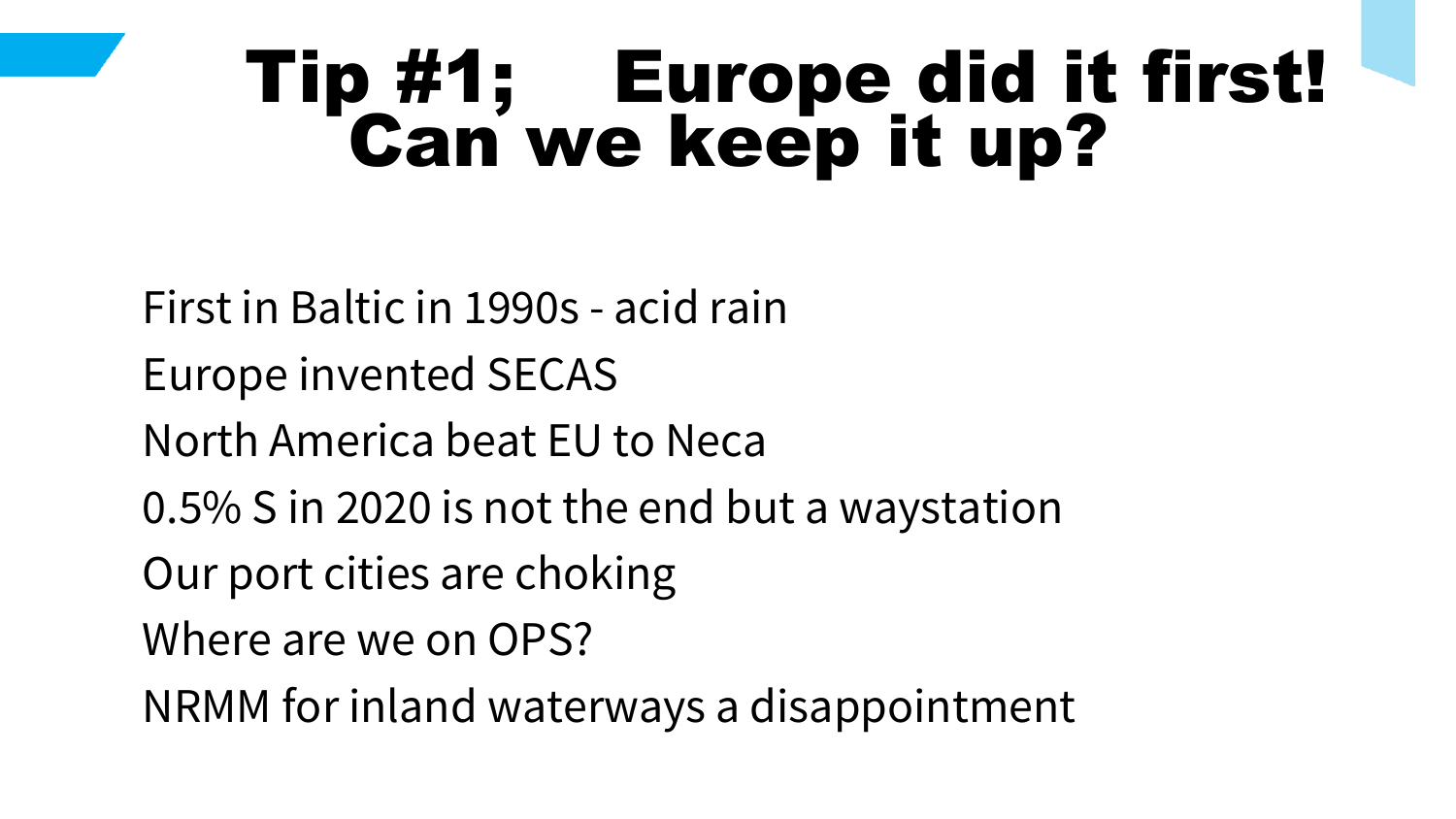#### Lesson # 2 Are we falling Behind?

Dont forget Dieselgate; It will come to shipping Its not just Sulphur. What about PM - filters - and NOx We let the cruise sector slip through the net Sulphur Directive for 2020 was a win and a loss Sealed the fate of 0.5% global in 2020 But left a patchwork. We need an EU ECA All EU must move to 0.1%. Then 10 ppm and filters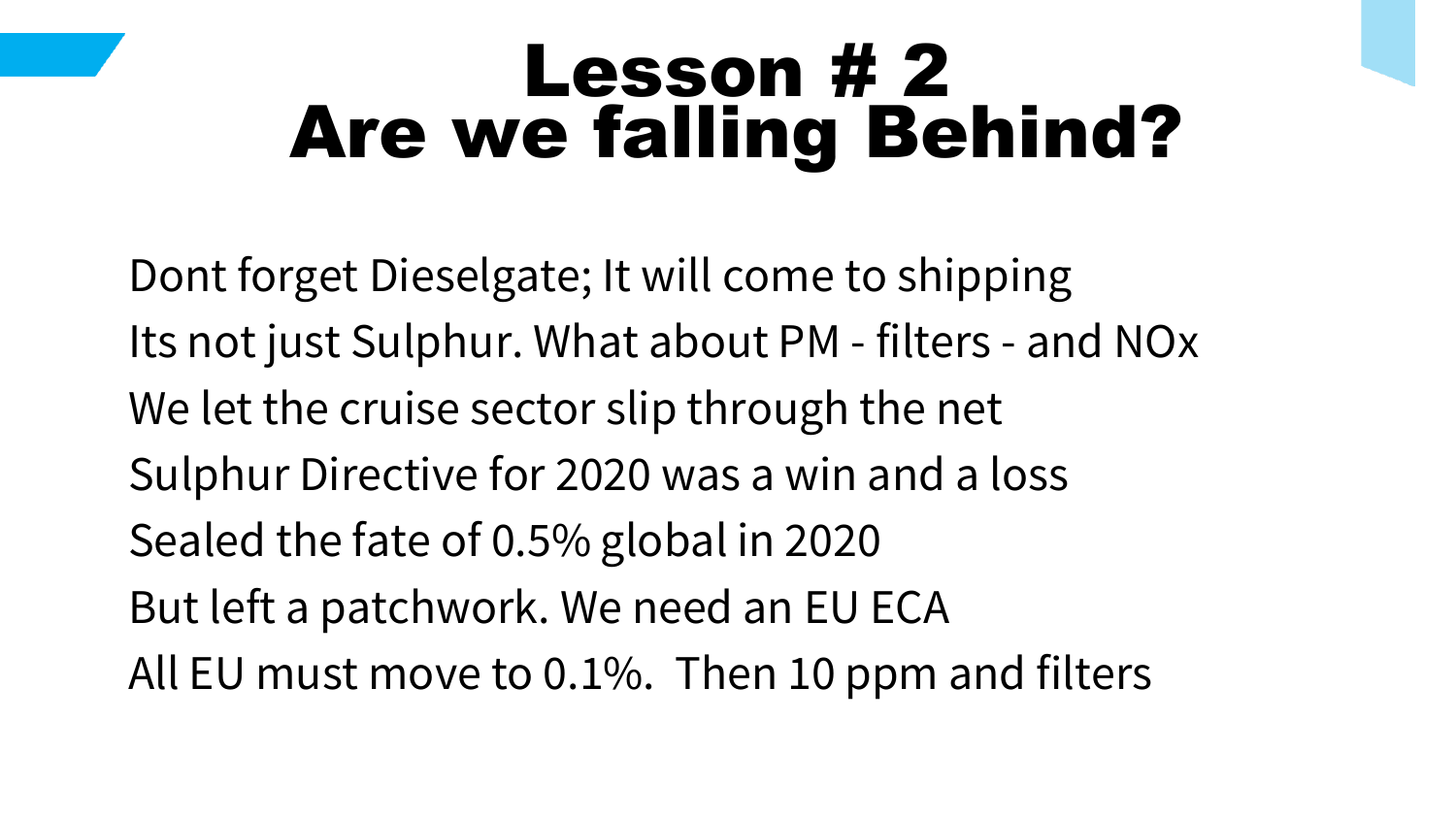## Tip # 3; Its the NOx stupid

- **1. NECAs are not enough; EU can/must do more**
- **2. No EU NOx regulation!**
- **3. Stand-alone NOx levy** revenues are not earmarked.
- **4. NOx levy with fund** revenues to fund NOx abatement
- **5. Slow steaming with NOx levy; fund as alternative compliance** - revenues are used to fund uptake of NOx abatement measures.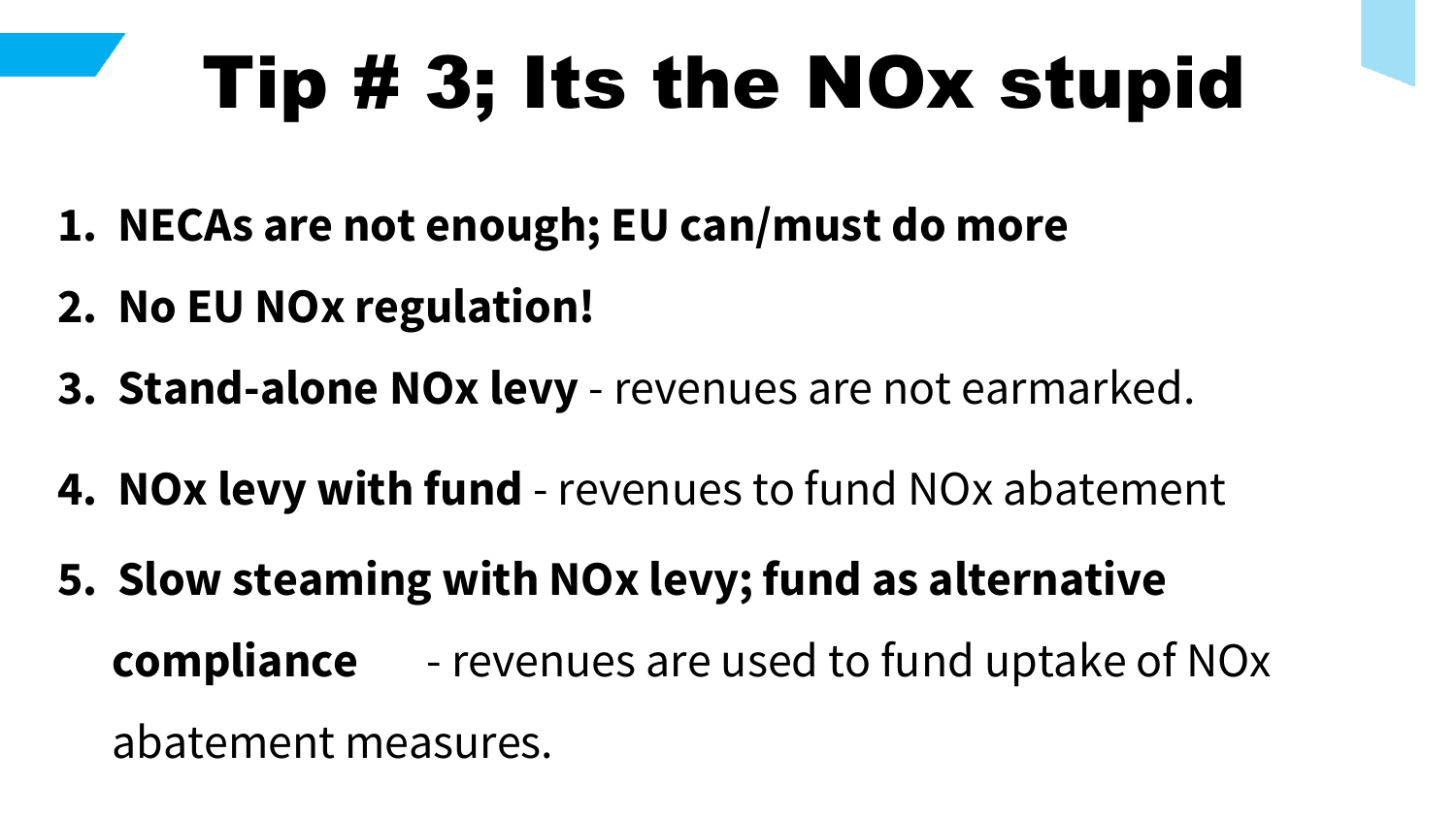## Tip # 4; LNG is a false God

Impressive AQ benefits

- Nil or little GHG reduction
- IMO GHG strategy means LNG decarbonisation dead end
- Enormous misguided Member state infrastructure spend
- => stranded assets
- Retrofitting industry nightmare; would have to do again

Better ways to spend moneys